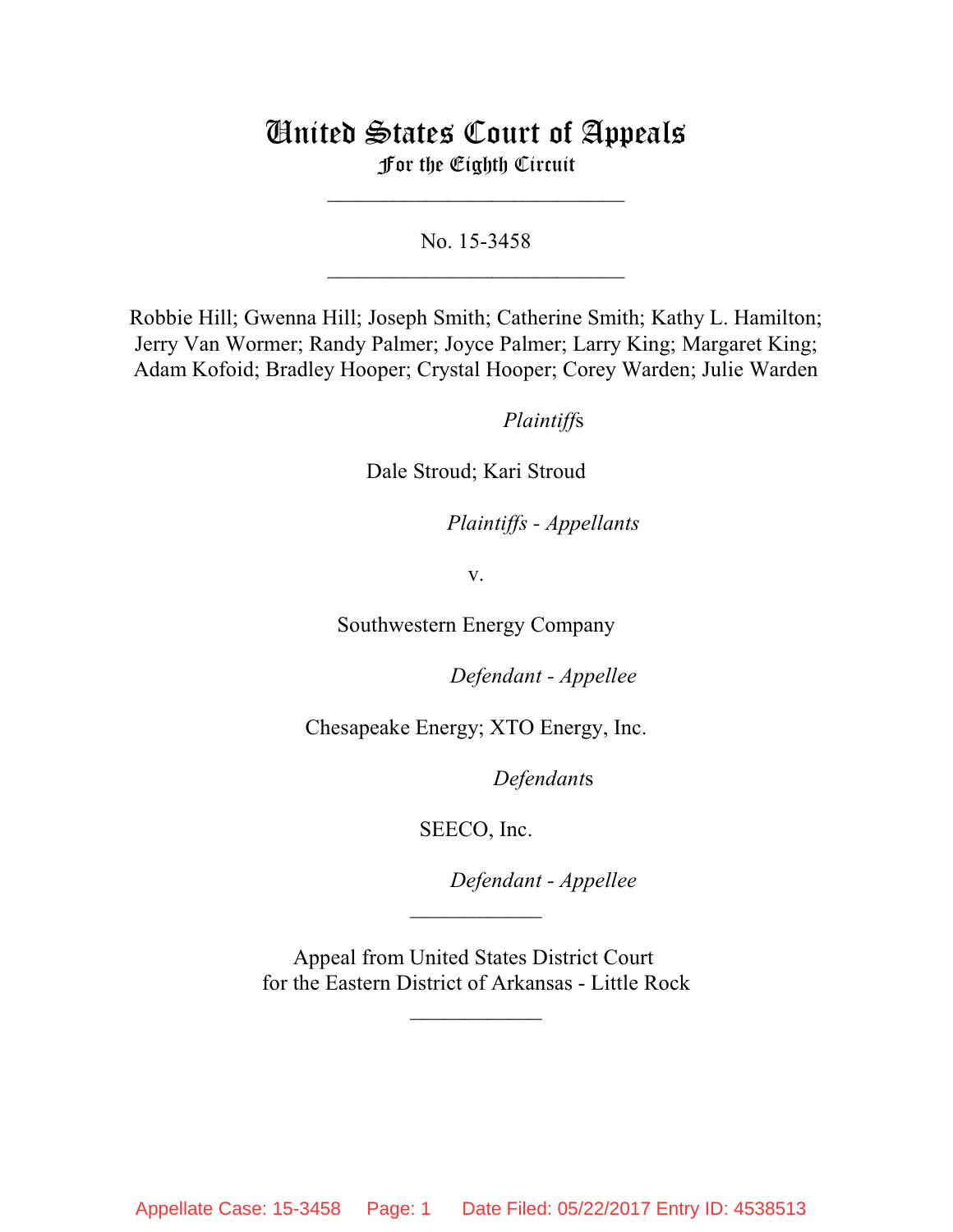Submitted: December 14, 2016 Filed: May 22, 2017

 $\overline{\phantom{a}}$  , where  $\overline{\phantom{a}}$ 

 $\frac{1}{2}$ 

Before WOLLMAN, SMITH<sup>1</sup>, and BENTON, Circuit Judges.

BENTON, Circuit Judge.

Southwestern Energy Co. disposed of fracking waste near the property of R. Dale and Kari B. Stroud after they refused to lease their property to SWE. The Strouds sued, claiming SWE's waste migrated onto their property. The district court granted SWE's motion for summary judgment based on the insufficiency of the Strouds' proof. Having jurisdiction under 28 U.S.C. § 1291, this court reverses and remands.

I.

The facts are "viewed in the light most favorable to the [Strouds]." *See Torgerson v. City of Rochester*, 643 F.3d 1031, 1042 (8th Cir. 2011) (en banc). SWE extracts natural gas through hydraulic fracturing, breaking open natural rock formations and extracting the natural gas. As part of those operations, SWE must dispose of chemical-containing waste water.

On the Strouds' property is an exhausted and plugged production well. In 2009, an SWE representative (a "landman") approached Dale about disposing of fracking waste on their property. Negotiations were unsuccessful. SWE leased the right to dispose of its fracking waste through a well on neighboring property.

<sup>&</sup>lt;sup>1</sup>The Honorable Lavenski R. Smith became Chief Judge of the United States Court of Appeals for the Eighth Circuit on March 11, 2017.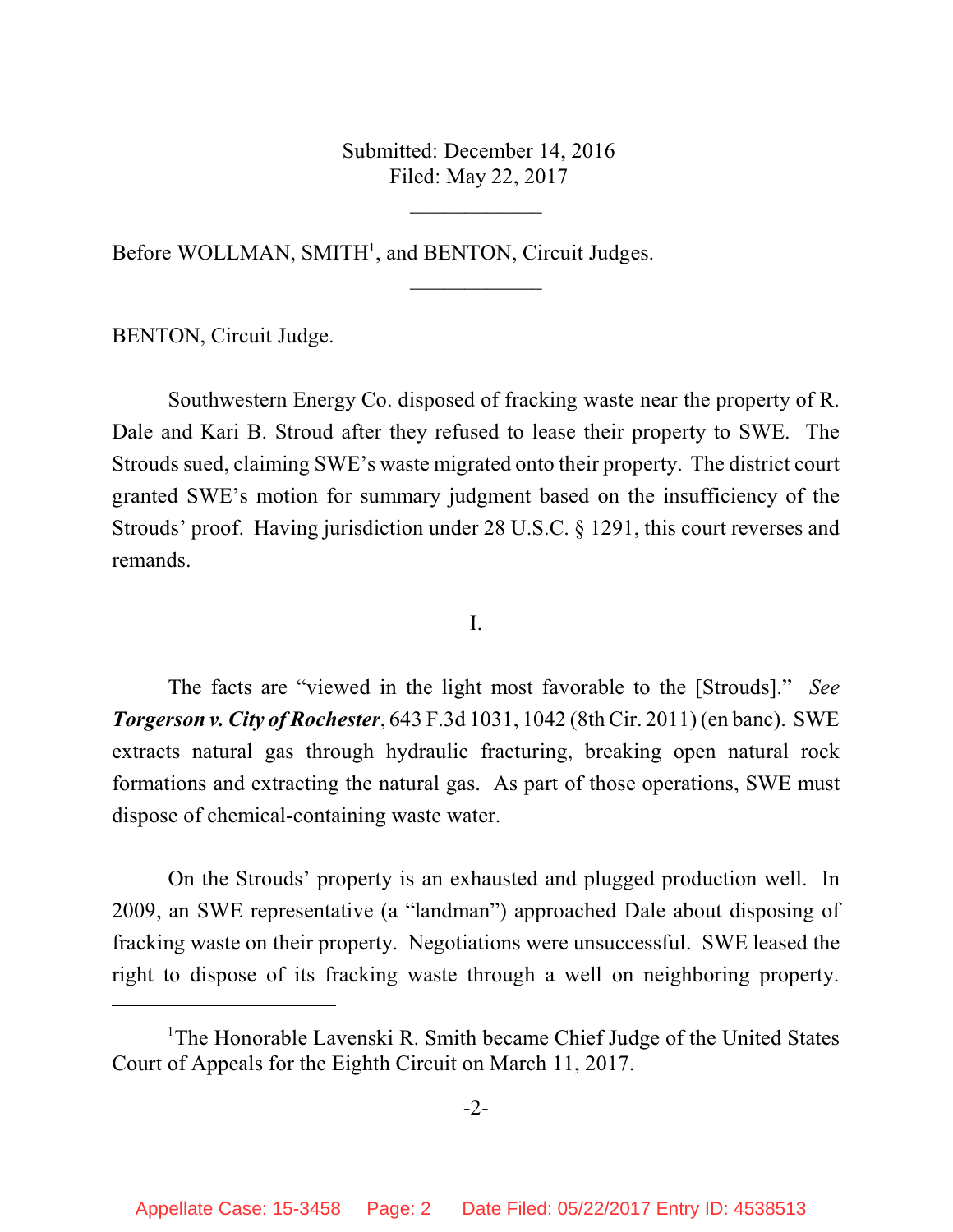According to Stroud's affidavit, the landman later told him he had been greedy and that SWE would "use the well on [the neighbor's] property to fill up the empty gas space under [the Strouds'] property since it was all connected."

The well SWE drilled—the "Campbell well"—is 180.3 feet from the Stroud property line. SWE leased a surface area of 3.29 acres and disposed of approximately 7.6 million barrels of fracking waste. If the leased area were 100% porous (which it is not), it would hold just under 1.1 million barrels. As the district court noted, experts unanimously agree that this volume of waste "could not possibly fit in the reservoir space directly beneath the leasehold."

Before drilling the Campbell well, SWE got approval from the Arkansas Oil and Gas Commission. In those proceedings, it was assumed the waste would migrate radially—the general presumed movement pattern for unimpeded liquids. However, the Commission's primary focus was not the migration pattern of the waste, which was not questioned or scrutinized.

The Campbell well drilled into the Barton B. Sands reservoir, a formation thousands of feet underground that is depleted of natural gas and was available for fracking waste. The Sands reservoir runs beneath the Stroud property. The reservoir is heterogeneous, with both sand and rock. Obstacles capable of sealing fluid flow—clay shales and silica overgrowths—are in the area. However, there is no evidence that any of these impediments would prevent fracking waste from the Campbell well from flowing onto the Stroud property.

The Strouds claim that—based on the volume of disposed waste, the small volume under the leased area, the proximity of the Strouds' property, and the assumed radial flow—the fracking waste migrated into the subsurface of their property, resulting in trespass and unjust enrichment. There is no evidence of surface contamination on the Strouds' property. Instead of drilling to obtain a sample or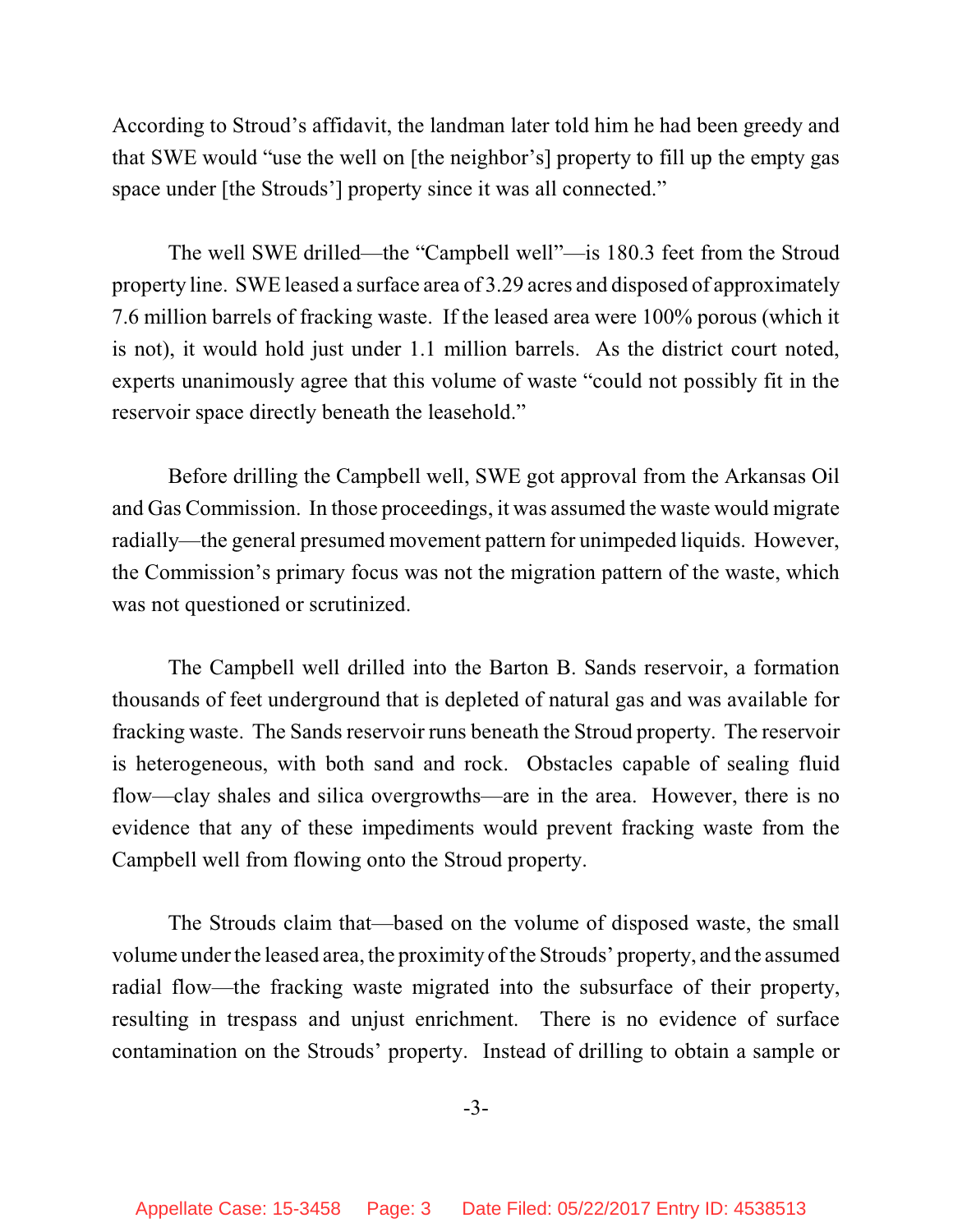creating a computer model based on seismic data—both, according to the Strouds, prohibitively expensive—they hired an expert to calculate the radial flow of the fracking waste. The district court ruled his report unreliable.

The district court had ordered phased discovery, the subject of multiple disputes. It ordered: "The first, and primary, issue for discovery is whether the waste fluid has migrated to the subsurface strata of the [Strouds'] real property."

SWE moved for summary judgment at the end of the first phase of discovery. The district court granted SWE's motion, despite acknowledging it "*seems* likely, considering all the circumstances, that the waste migrated under the Strouds' land" and that the remaining evidence "adds up to a strong 'maybe.'" The court thought that a reasonable "juror would have to speculate to conclude that a trespass by migration actually occurred."

#### II.

Discovery decisions and the exclusion of expert testimony are reviewed for abuse of discretion. *United States ex rel. Kraxberger v. Kansas City Power & Light Co.*, 756 F.3d 1075, 1082 (8th Cir. 2014); *Johnson v. Mead Johnson & Co., LLC*, 754 F.3d 557, 561 (8th Cir. 2014). "A district court has very wide discretion in handling pretrial discovery and this court is most unlikely to fault its judgment unless, in the totality of the circumstances, its rulings are seen to be a gross abuse of discretion resulting in fundamental unfairness in the trial of the case." *Kraxberger*, 756 F.3d at 1082.

## A.

The Strouds claim the district court erred in limiting Phase I discovery by: (1) denying access to company emails discussing injection wells; (2) requiring SWE to

#### -4-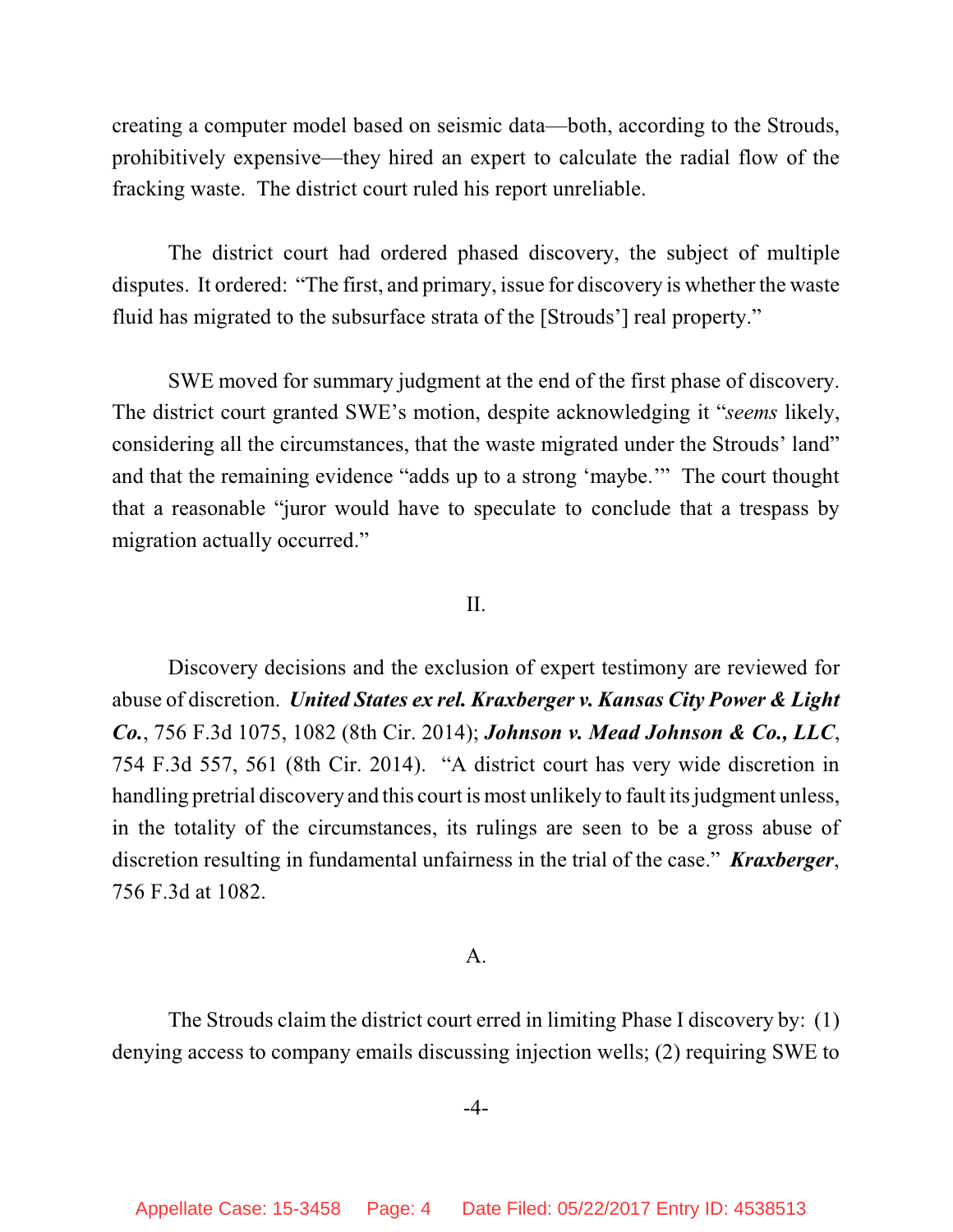produce only "their hand-picked 'well file'" instead of answering the Strouds' interrogatories and requests for production; (3) limiting the Strouds to depositions of SWE's 30(b)(6) witnesses instead of allowing them to choose whom to depose; and (4) limiting the Strouds to only five interrogatories, which SWE agreed to answer instead of providing seismic data.

The district court imposed these limits in order to conduct the process efficiently. It established these restrictions as a starting point, noting that if the limited discovery showed the need for more extensive discovery, the district court would allow it. The Strouds do not argue, nor does the record reflect, that they sought additional discovery but were denied.

"[A] district court must be allowed the discretion to limit the scope of discovery to what the court perceived were the central issues." *MKB Mgmt. Corp. v. Stenehjem*, 795 F.3d 768, 773 n.4 (8th Cir. 2015) (internal quotation marks omitted). It is within the district court's discretion "to limit discovery and proof at trial." *Admiral Theatre Corp. v. Douglas Theatre Co.*, 585 F.2d 877, 889 (8th Cir. 1978).

Because the discovery in this case involved sensitive proprietary information, the district court properly imposed initial limits on discovery. This was not a "gross abuse of discretion resulting in fundamental unfairness." *Kraxberger*, 756 F.3d at 1082.

# B.

The Strouds argue that the district court abused its discretion by excluding their expert's report. Evidence based on scientific, technical, or specialized knowledge is admissible if: (1) it is relevant—"useful to the finder of fact in deciding the ultimate issue of fact"; (2) the witness is "qualified to assist the finder of fact"; and (3) it is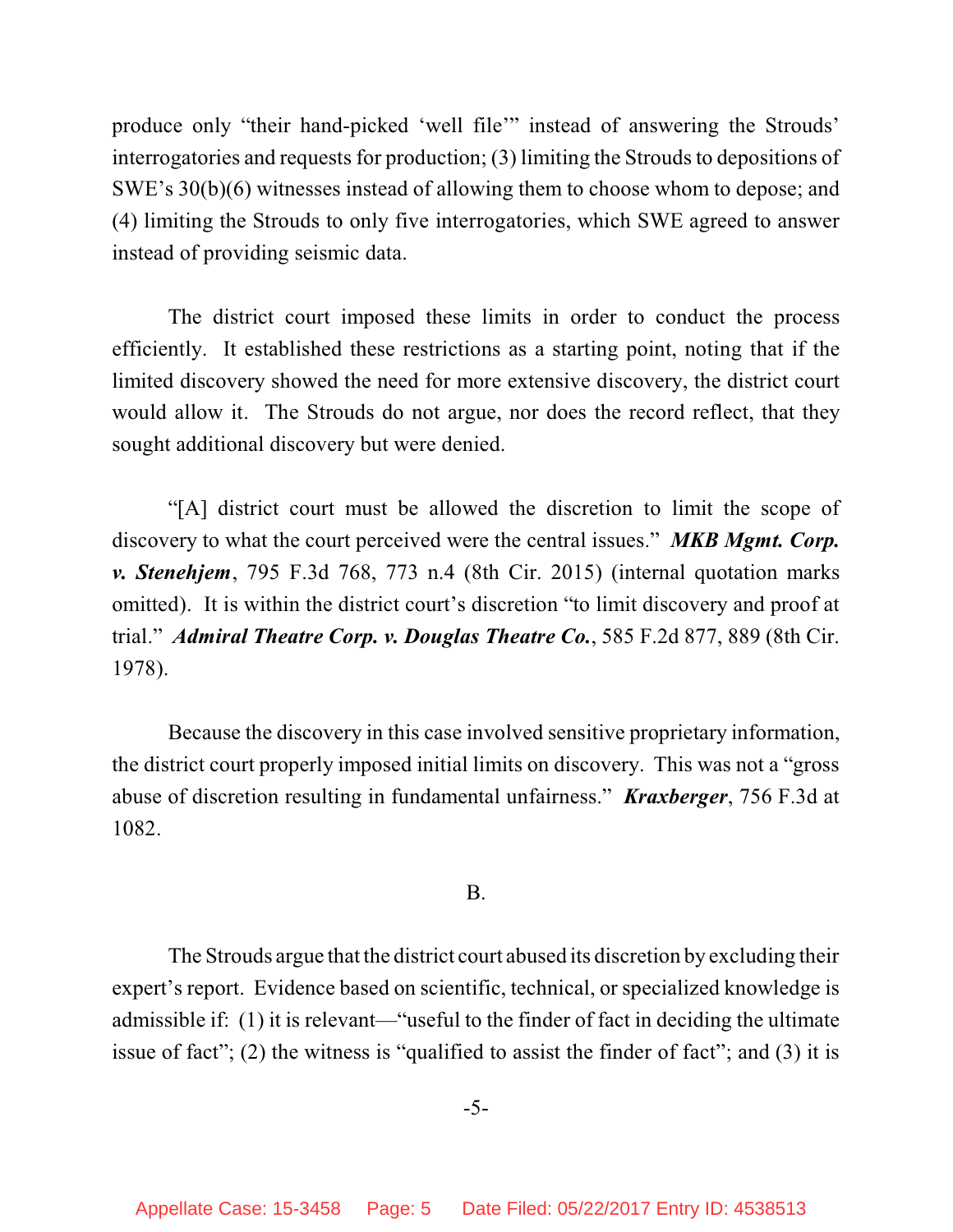"reliable or trustworthy in an evidentiary sense, so that, if the finder of fact accepts it as true, it provides the assistance the finder of fact requires." *Johnson*, 754 F.3d at 561. The expert must base an opinion "on facts or data in the case that the expert has been made aware of or personally observed." *Id.*, *quoting* **Fed. R. Evid. 703** (internal quotation marks omitted). Scientific evidence "should be tested by the adversary process with competing expert testimony and cross-examination, rather than excluded by the court at the outset." *Id.* at 562, *citing Daubert v. Merrell Dow Pharm., Inc.*, 509 U.S. 579, 596 (1993). It should be liberally admitted if it "rests" upon good grounds, based on what is known," and doubts about the usefulness should be resolved in favor of admissibility. *Id.* (internal quotation marks omitted).

The expert report here was prepared by Walter L. Dowdle, a registered Professional Engineer in Texas and Mississippi. He has BS and MS degrees in petroleum engineering and over 35 years of consulting experience in the oil and natural gas industry. He has been qualified as an expert witness by the Federal Energy Regulatory Commission. Dowdle consulted with R. Lynn McCoy—a petrophysicist with a BS in geology and an MS in petroleum engineering—to determine values for some of the variables in his equation.

Dowdle estimated how far injected fracking waste had spread from the Campbell well. He used a simplistic equation to create a rough model, which he believed adequate "to determine the extent to which fluids injected into the [Campbell well] have reached within the subsurface disposal zone." The equation contained "many simplifying assumptions," including radial flow, and, according to SWE's expert, failed to "adequately reflect the actual subsurface properties of the injection zone" by ignoring "reservoir heterogeneities and other important factors" like permeability and gravity.

In response to criticism by SWE's expert, Dowdle created a second report explaining that his findings did not assume the input properties were constant or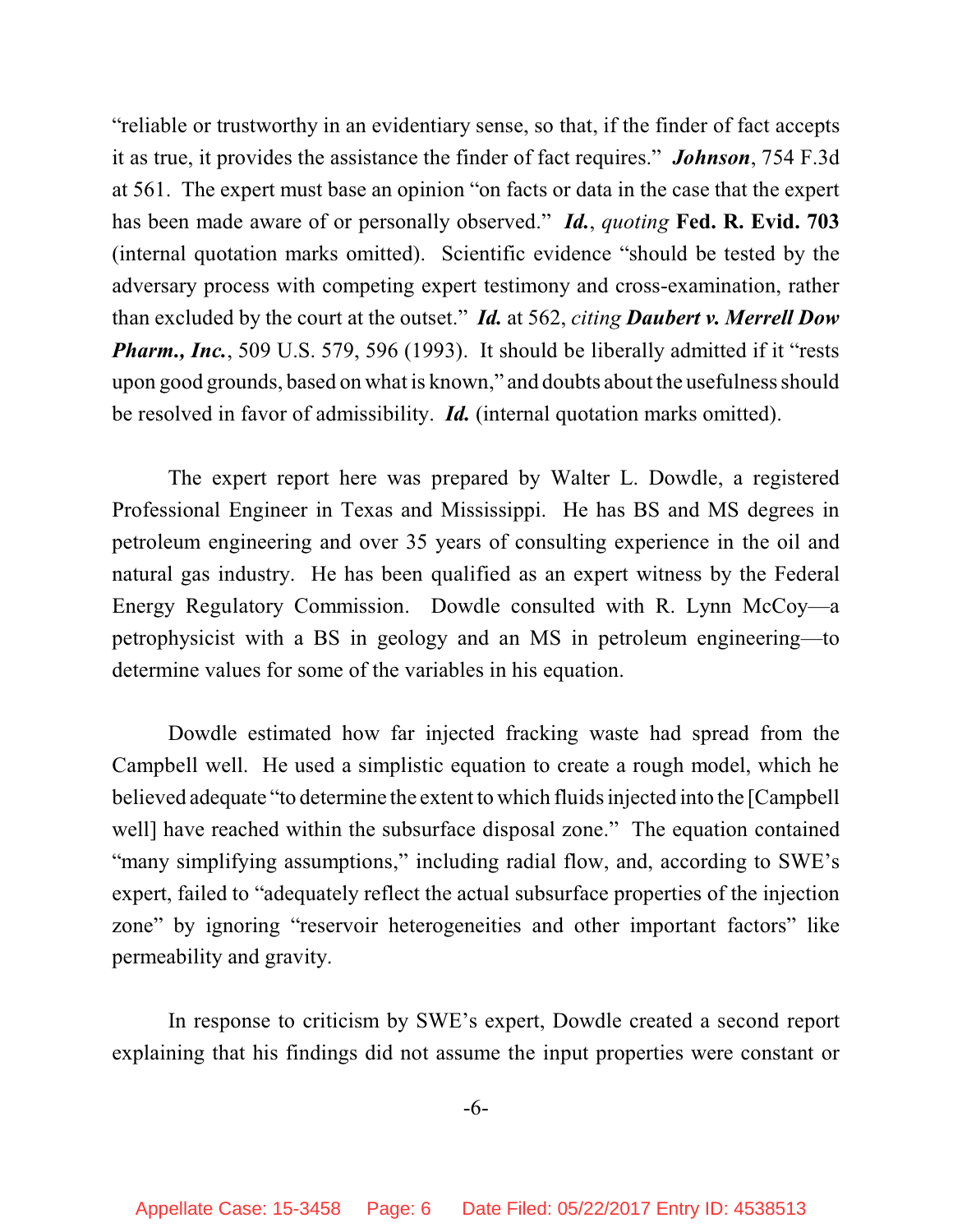uniform, but were averages. He stated that "the net thickness and average porosity of the Campbell well . . . are supported by [SWE]'s isopach map of the disposal zone and by its response to interrogatories." He explained it was unnecessary to include permeability and gravity. He also explained:

Regarding the assumption of radial pattern, this is the same assumption commonly used throughout the oil and gas industry in the design and surveillance of waterfloods and other improved recovery projects. It is entirely reasonable to expect fluids to advance outward in a radial profile, especially when the mobility ratio is favorable ( . . . which is the case in the instance of the Campbell well) and when there are no nearby interfering production or injection walls, which there are not.

Dowdle's reports—addressing the likely distance the fracking waste spread—are relevant to whether the waste migrated onto the Stroud property, and Dowdle is qualified to assist the trier of fact in this determination. SWE argued, however, that the results of Dowdle's equation were not reliable or trustworthy because of its simplifying assumptions.

The district court excluded Dowdle's expert report because it "assumes the answer to the fighting issue" by assuming radial flow and is not based on sufficient facts or data. The district court emphasized the absence of "a geologist's opinion about this subsurface's particulars," leaving "too blurry a picture of the Barton Sands for Dowdle, who is not a geologist, to say that migration under the Strouds' property likely occurred." The district court also found "methodological problems with Dowdle's equation" because it was derived from an equation "developed for surface water calculations" that "hasn't been published or tested" except for review by "the creator of the equation's ancestor . . . in a related case."

SWE argues Dowdle's report was properly excluded because, like *Ackelson v. Brown*, "it is doubtful whether the opinion of experts will be helpful to the jury in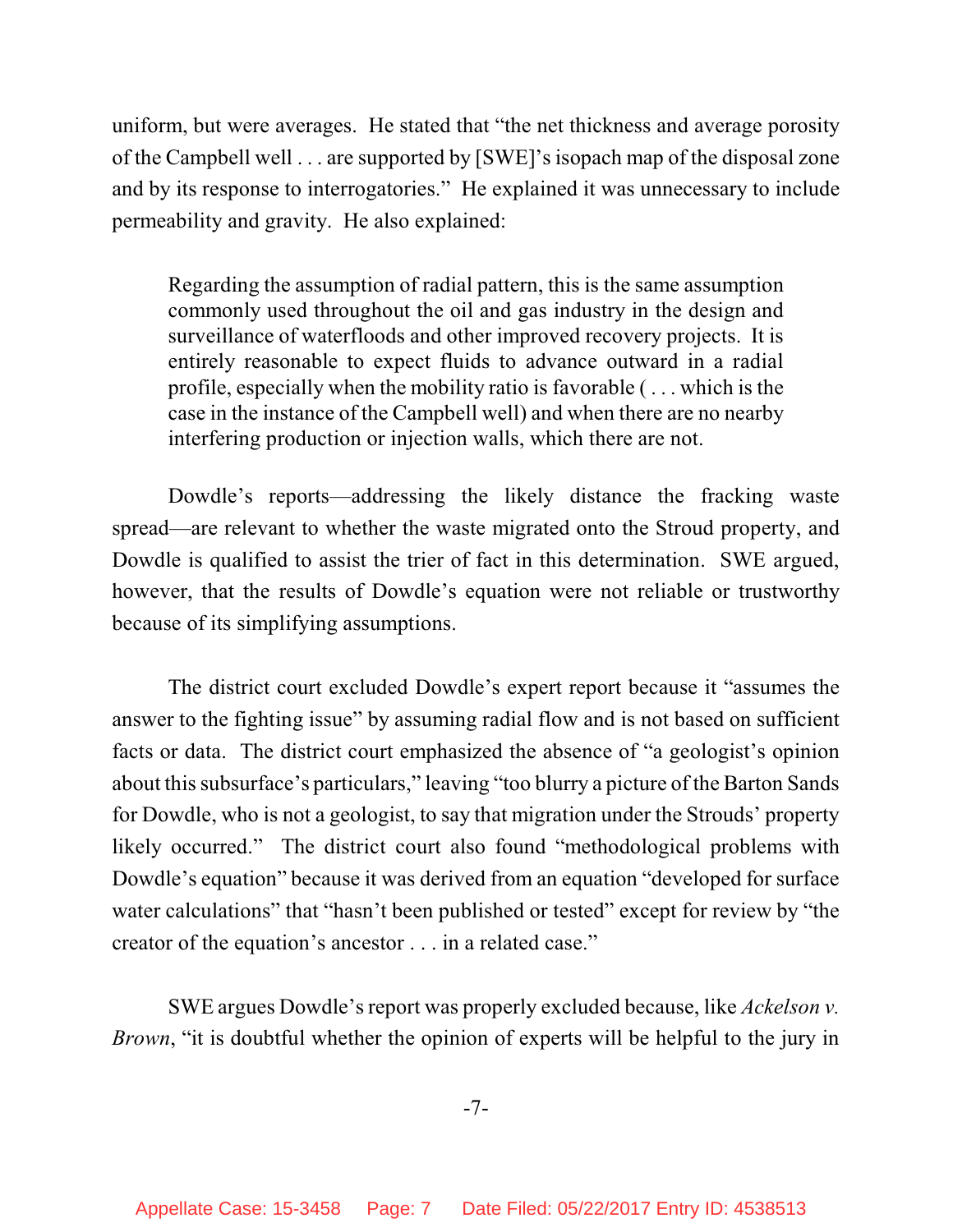determining the ultimate fact," leaving "the admission or rejection of such evidence [] largely in the trial court's discretion," which "will not be reviewed unless manifestly erroneous." *See Ackelson v. Brown*, 264 F.2d 543, 546-47 (8th Cir. 1959). This is not one of those cases. Though Dowdle's report (and its equation) may be crude and imperfect, none of the issues cited by the district court make it so unreliable that it should be excluded. It still gives the trier of fact a rough idea of how far the fracking waste would spread under certain conditions. This case is like *Smith v. BMW North America, Inc.*, where this court reversed the exclusion of a doctor's testimony about how a driver wasinjured in a crash—despite the fact that he was "not an expert in biomechanics, physics, or engineering"—because he "was not called to offer expert testimony on those issues. . . . He based [his] opinion on information that fell within his field: the injuries [the driver] sustained." *See Smith v. BMW N. Am., Inc.*, 308 F.3d 913, 919 (8th Cir. 2002). Similarly, here, Dowdle was called upon to estimate the extent of fluid spread, which was within his expertise, not determine the subsurface characteristics of the Sands reservoir, which was not.

"[S]o long as the methods employed are scientifically valid, [ ] mere disagreement with the assumptions and methodology used does not warrant exclusion of expert testimony." *SEC v. Das*, 723 F.3d 943, 950 (8th Cir. 2013) (internal quotation marks omitted). Dowdle's second report explained his assumption that the fracking waste would flow radially—drawing on his experience, common industry practice, and the specific characteristics of the area gleaned fromSWE's isopach map and interrogatory answers—and his use of generalized input values. Using widely accepted assumptions and approximations does not mean Dowdle "started his analysis where he should have ended."

Even where "there were some flaws in the experts' methods," if the testimony is "within 'the range where experts might reasonably differ,' the jury, not the trial court, should be the one to 'decide among the conflicting views of different experts.'" *Johnson*, 754 F.3d at 564, *quoting Kumho Tire Co. v. Carmichael*, 526 U.S. 137,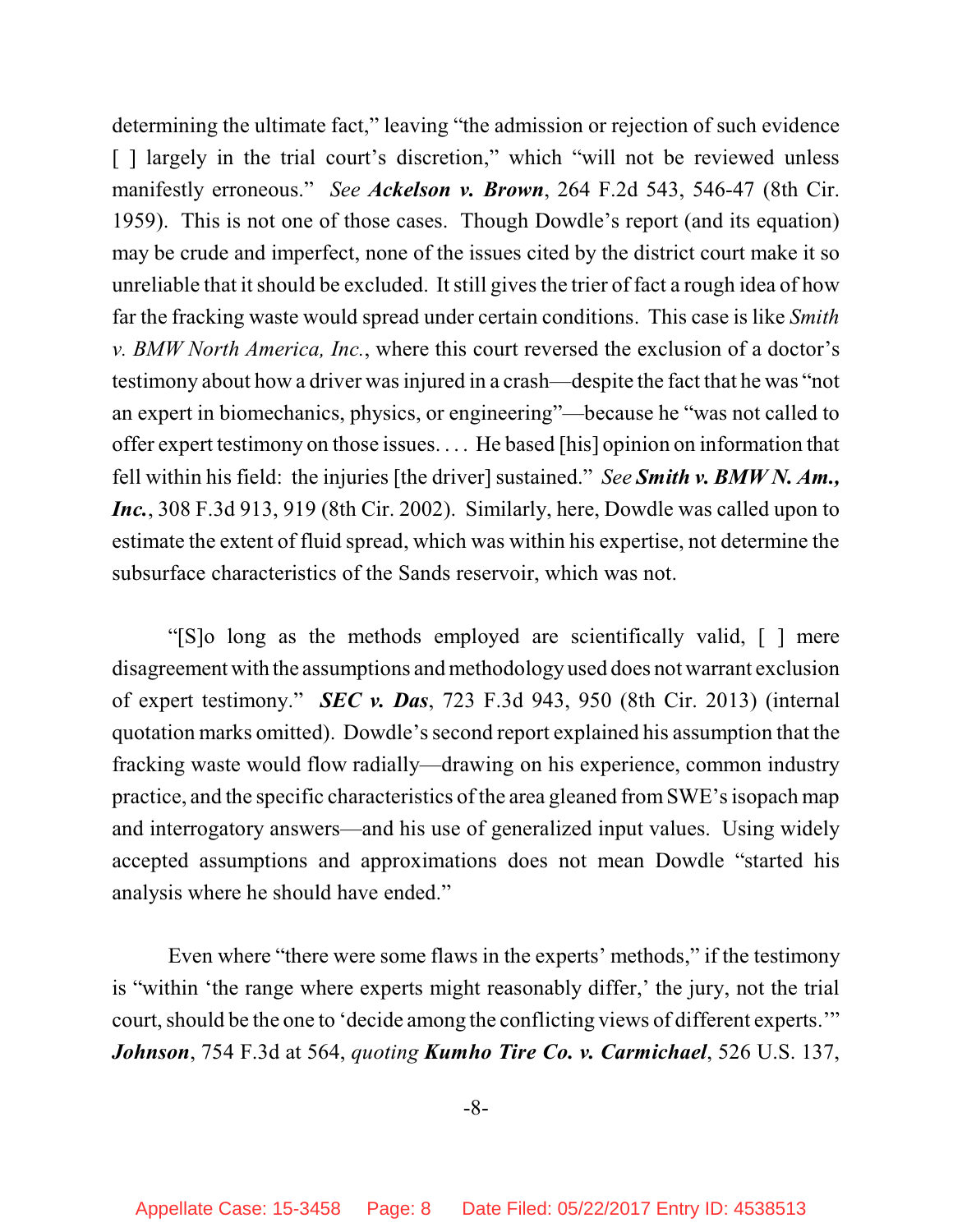153 (1999). Though Dowdle's equation and report imperfectly describe where the fracking waste spread, "[t]he methodology . . . wasscientifically valid, could properly be applied to the facts of this case, and, therefore, was reliable enough to assist the trier of fact." *See id.* The district court abused its discretion in excluding the report.

### III.

The grant of summary judgment is reviewed de novo. *Torgerson*, 643 F.3d at 1042. Summary judgment is proper only where "the pleadings, the discovery and disclosure materials on file, and any affidavits show that there is no genuine issue as to any material fact and that the movant is entitled to judgment as a matter of law." **Fed. R. Civ. P. 56(c)(2)**. A court must "make all reasonable inferences in favor of the non-moving party," but will "not resort to speculation." *Solomon v. Petray*, 795 F.3d 777, 788 (8th Cir. 2015) (internal quotation marks omitted). If a nonmovant "come[s] forward with specific facts" that could "lead a rational trier of fact to find for the nonmoving party, there is [a] genuine issue for trial." *Torgerson*, 643 F.3d at 1042, *citing Matsushita Elec. Indus. Co. v. Zenith Radio Corp.*, 475 U.S. 574, 586-87 (1986) (internal quotation marks omitted).

The summary judgment standard does not require the non-moving party to *prove* its case, but to submit evidence that gives rise to a genuine dispute of material fact. *See id.* The Strouds meet that standard. The evidence before the district court, even without Dowdle's expert opinion, creates a genuine issue of material fact. The facts found by the district court are: (1) a landman who identified himself as working for SWE stated that, in his "lay opinion, the area under the Strouds' property would be filled up by the waste injected in the neighbor's well"; (2) SWE "tried to lease the Hillis Heirs well on the Strouds' ground first, which creates a reasonable inference of some underground connection in the Barton Sands. The isopach map about the Barton Sands shows that part of this formation lies beneath the Strouds' land";  $(3)$  the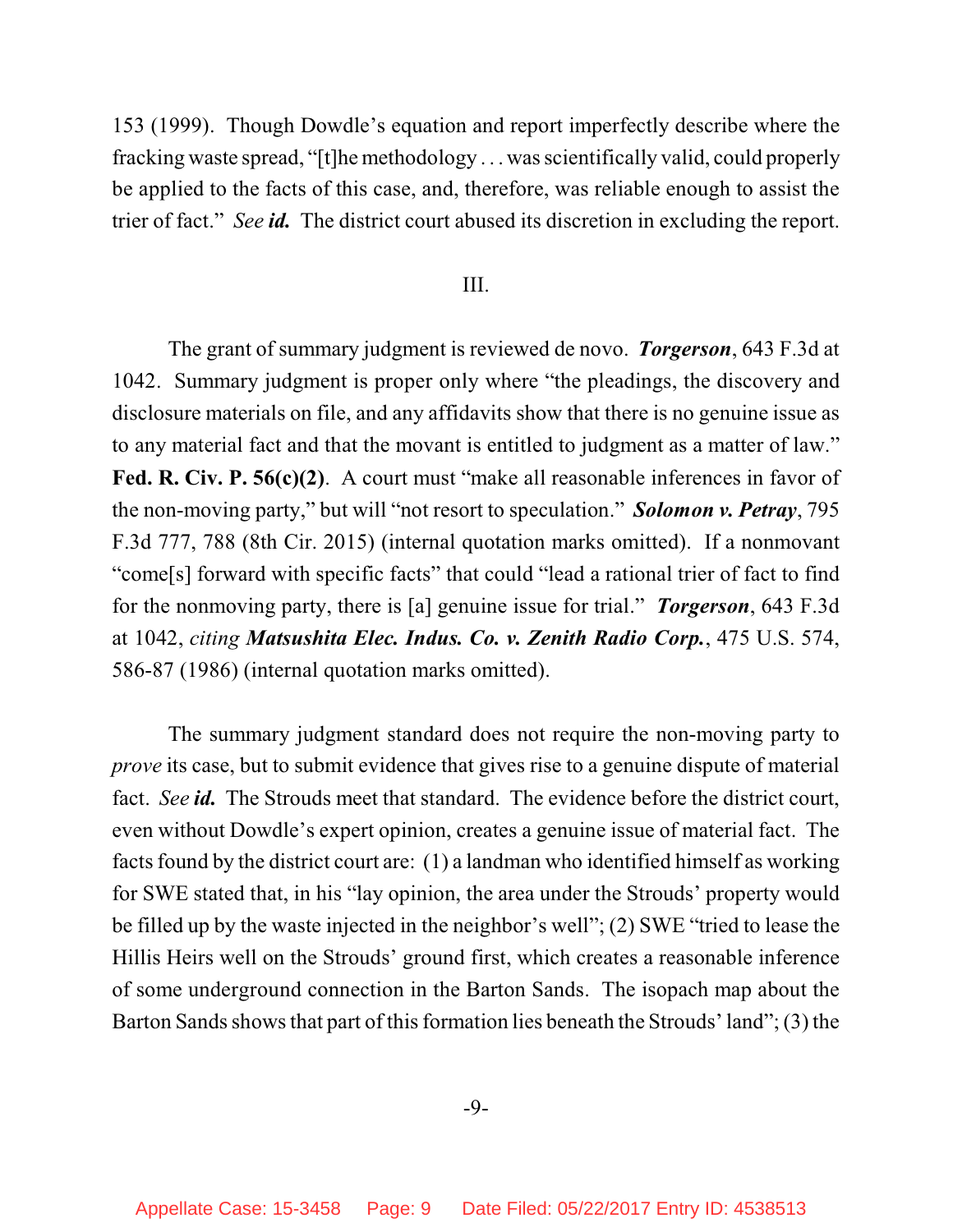close proximity of the Campbell well to the Strouds' property line; and (4) a large volume of waste was injected into a small leased area.

SWE's own expert agrees that "mathematically it would be impossible" for the amount of disposed waste in the Campbell well to be contained within the leased area. SWE's expert admits "it's very likely that it did" leave the property. Nevertheless, SWE claims the Strouds have not proven migration because there *could* be clay drapes or silica overgrowths, which impair permeability and disrupt fluid flow, sealing off the Strouds' property. The presence of sealing formations is an issue of fact. SWE's assertion that they might exist is insufficient to satisfy a moving party's initial burden to identify an "absence of a genuine issue of material fact." *Celotex Corp. v. Catrett*, 477 U.S. 317, 323 (1986).

The district court acknowledges that "it *seems* likely . . . that the waste migrated under the Strouds' land," and that the circumstances "add[ ] up to a strong 'maybe.'" Despite these reasonable inferences of fluid migration, the district court determines that "a jury would be speculating to return a verdict that a trespass did or did not occur." The district court bases this determination on the reasoning of *Solomon*, where this court held that a non-moving party survives summary judgment when the facts, "while thin, enable a jury to draw a reasonable inference" for its claim. *Solomon*, 795 F.3d at 788. In *Solomon*, a prisoner alleged that (1) during transport, a U.S. Marshal showed him a copy of a threatening letter he wrote to a judge and said he would pay for writing it, (2) he later suffered a beating at a detention center, and (3) the individuals who beat him "attributed the abuse to a request from the marshals." *Id.* at 784. These facts, taken most favorably to the nonmoving party, withstood summary judgment because "the record could support a reasonable inference that the one named marshal alleged to have threatened Solomon for his protected expression was plausibly involved in making good on her threat." *Id.* at 788.